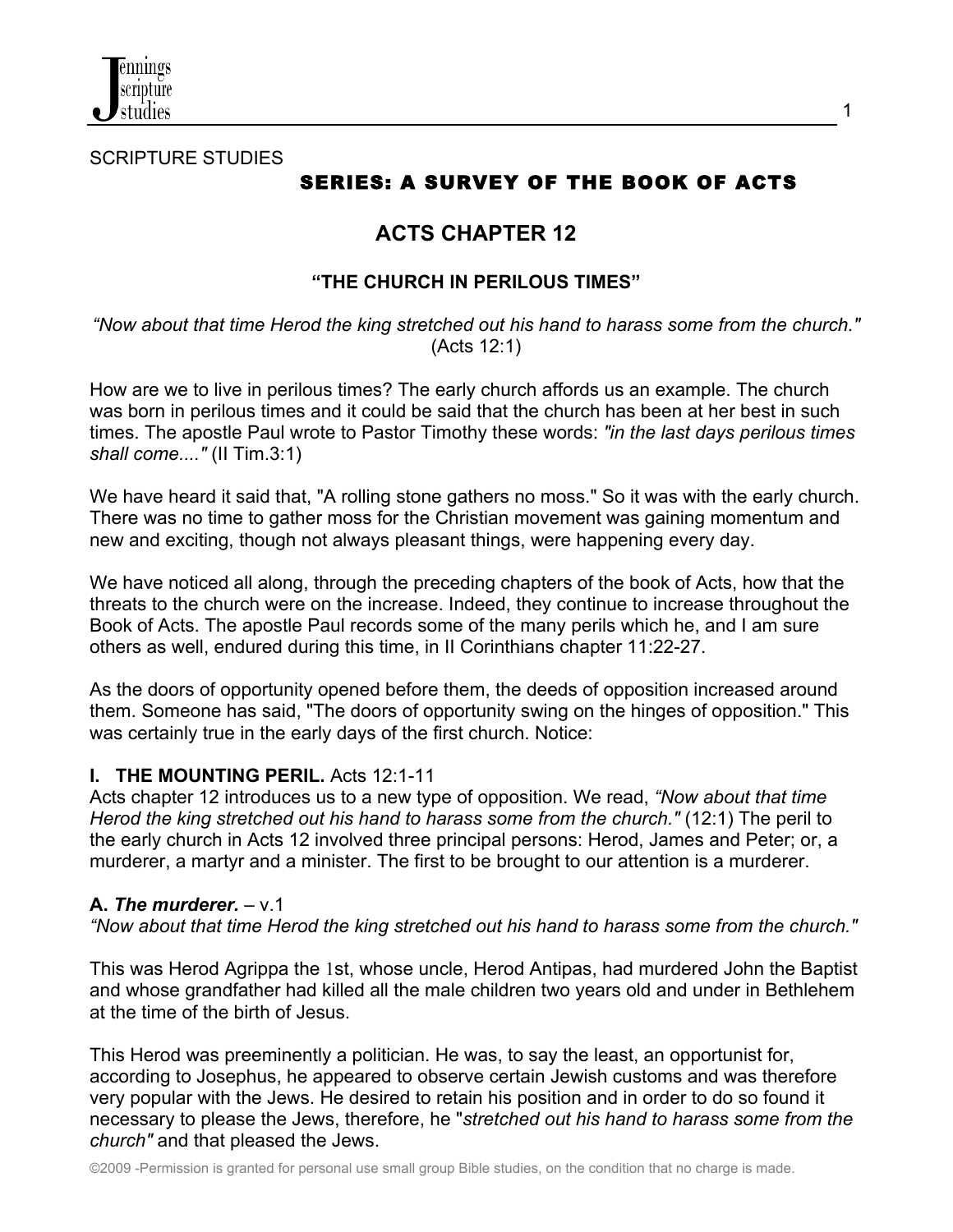

This is the first time that we have recorded persecution of Christians by a secular political power. Up until this time the persecution had come from the Jewish rulers -- now the secular rulers begin persecution.

### **B.** *The martyr*. – v.2

*"And he killed James the brother of John with the sword."*

When Herod exerted the power of the throne and had James killed, he killed a great leader in the early church. This James is not to be confused with the James who was the pastor of the church in Jerusalem. This James was the brother of John. They had been called the "Sons of thunder" by the Lord Jesus Christ. (Mark 3:17)

A prophetic statement by our Lord concerning James and John is recorded in Mark's Gospel as follows, *"And James and John, the sons of Zebedee, came to him, saying, Master, we would that you would do for us whatever we desire*....*grant us that we may sit, one on Your right hand and the other on Your left, in Your glory…. Jesus said to them, "You do not know what you ask. Are you able to drink the cup that I drink, and be baptized with the baptism that I am baptized with?" They said to Him, "We are able." So Jesus said to them, "You will indeed drink the cup that I drink, and with the baptism I am baptized with you will be baptized…."*  (Mark 10:35-39)

Notice those last words: *"You will indeed drink the cup that I drink."* That is the prophecy. This prophecy was fulfilled when Herod Agrippa, had James killed. What was the crime that he had committed? He was not demonstrating against Rome, he was simply and solely preaching the message of salvation through Jesus Christ! Indeed, as Jesus had said, *"In the world you shall have tribulation: but be of good cheer for I have overcome the world."* (John 16:33)

### **C.** *The minister* – v.3

*"And because he saw that it pleased the Jews, he proceeded further to take Peter also."*

Herod saw that the killing of James pleased the Jews and so he had Peter arrested also. *"Herod the king stretched out his hand to harass some from the church."* (v.1) Note that he "*harassed some from the church."* He concentrated upon the visible, human leadership of the church, not knowing that The Head of the Church was the Lord Jesus Christ. Little did he know that in doing so he was signing his own death warrant!

The account of Peter's imprisonment and escape is very interesting. James was the leader, but Peter was the main spokesman. That Peter was considered "big game" is evident from the fact that 16 soldiers were assigned to guard him even though he was in prison and in chains. The jailbreak initiated by the angel resulted in the soldiers who were guarding Peter being put to death. (v.19)

Herod was a multiple murderer -- we have recorded here in chapter 12 alone that he killed 17 men -- James and the 16 guards; therefore, to kill Peter, which certainly he intended doing, would not have caused him any more pangs of conscience.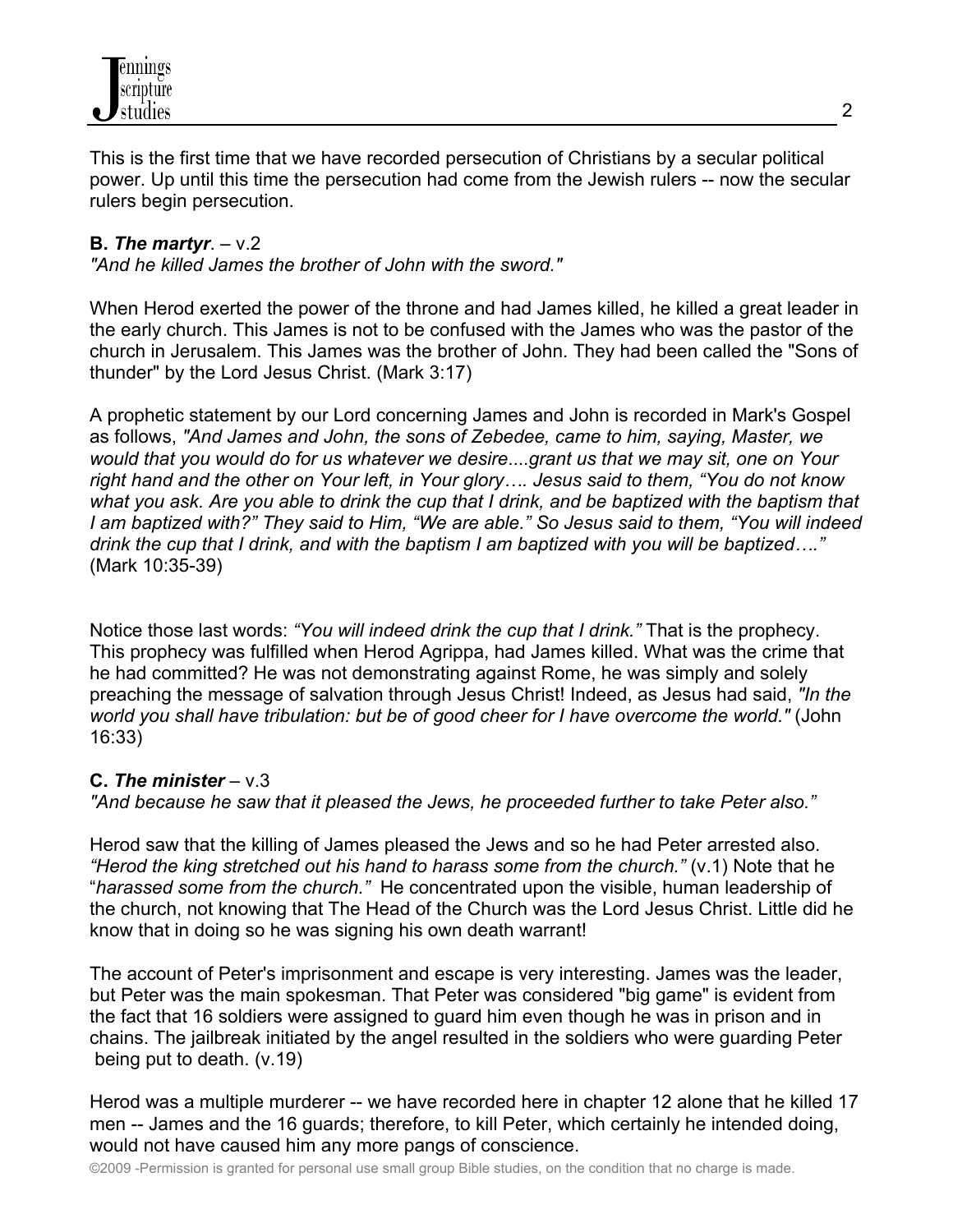In David's song of Thanksgiving recorded in I Chronicles 16:20 – 22, he sings of God that: *"He rebuked kings for their sakes, Saying, "Do not touch My anointed ones, and do My prophets no harm."* Although Herod left town and went from Judea to Caesarea, will he go free after touching God's servants the way he does, killing James and imprisoning Peter? Stay tuned, we shall see shortly!

# **II. THE MEETING FOR PRAYER.** - Acts 12:12-17

Peter was in prison: *"Peter was kept in prison"* - v.5; the church was in prayer: *"many were gathered together praying."* - v.12. This is the key to the entire chapter.

# **A.** *The assembled persons.*

While Peter was sleeping in prison, a company of Christians was praying -- in fact, a cottage prayer meeting was going on at the house of Mary, the mother of John Mark. They were having an all night prayer meeting. They did not have a "sit-in"; did not parade around with placards demanding Peter's release; did not hire a lawyer to intercede with Herod for Peter's release; did not contact their political representative, etc. They prayed!

**Illustration:** I was speaking in a church in Florida when, after the evening service, the choir director was leading the choir as they rehearsed the song, "Just Keep On Praying." He said to the choir, "Don't hold on to praying too long!" He meant, "Don't hold on to the word, "praying" too long." I chuckled and thought to myself, "That is exactly what we need to do!"

Martin Luther said, "I would rather be opposed by an army than by 100 men and women praying." The world at its worst needs the church at its best and the church is at its best when it is on its knees in prayer! *"The weapons of our warfare are not carnal, but mighty through God to the pulling down of strong holds."* (II Cor. 10:4)

# **B.** *The answered pra***yer.** -- Acts 12:13-14

Because of their intercession, God intervened. He sent an angel to break Peter out of jail! Either the angel was very quiet about his business or the 16 soldiers were deep sleepers -- I think that it was the former rather than the latter. The angel took off the chains that bound Peter; brought clothing and sandals for Peter to wear and instructed him to dress himself; opened the prison doors and led Peter out. An angelic jailbreak!

The writer of Hebrews tells us that the angels are *"ministering spirits sent forth to minister to those who are the heirs of salvation."* (Hebrews 1:4) and Psalm 34 reminds us that *"The angel of the Lord in camps around those that fear him and delivers them."* (v.7)

# **C. The astounded pray-ers.** – Acts 12:13-17

Were they praying that through some turn of events the next day, Peter would be set free, or that Herod would change his mind. Surely they were not praying that God would send an angel and awaken Peter and lead him out of the prison. This is evident from their reaction when Peter interrupted them in the middle of their prayer meeting!

Here we have unbelieving believers. At first they said to the girl who answered the door at Peter's knock, "You are mad." Then they said, "It is his angel." Finally, when they saw Peter "They were amazed!" How true to life this is -- when we ask God for something and he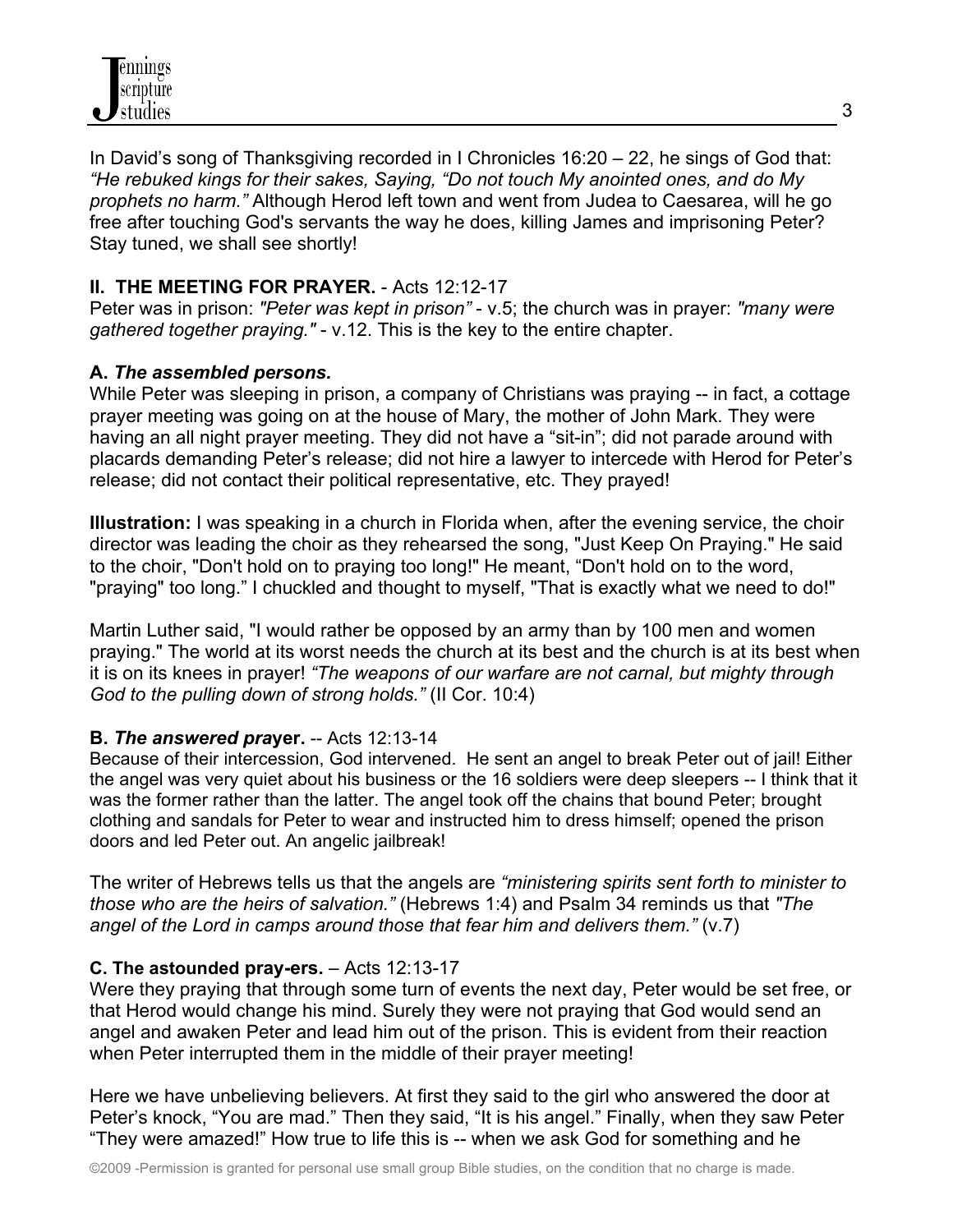answers our prayer, sometimes we can hardly believe that it has come to pass. We had better learn not to be amazed at anything God does in answer to prayer.

**Illustration:** Mr. and Mrs. Huber were missionaries to Africa and they related the following story: They were to leave their mission station in two months but found that they barely had enough powdered milk to last for the two months and meet the needs of their five month old baby and themselves. At the same time a lady missionary suddenly became seriously ill and could only take milk.

To further complicate the situation, a native baby which had been neglected was brought to them, and of course, it too, needed to have milk. But they only had the meager supply of powdered milk that would not begin to meet the need of two babies and three adults for two months. Therefore, they began to pray earnestly for the much needed milk.

That evening Mrs. Huber was reading her Bible and came across this verse in Proverbs: *"You shall have enough goats' milk for your food, for the food of your household, and the nourishment of your maidservants."* (Prov. 27:27)

She showed her husband the verse and they both agreed this was God's verse for them and they claimed that verse and began to pray for milk. But there were no goats in the entire region! Yet they believed God. The next day a very ungodly man, one who had never offered to help them before, indeed had fought their work, came to their door and asked, "Can you use some goat's milk?"

He had just returned from a long journey with his truck where he had bought some goats and was bringing them back to his home. It was late in the evening and time to milk the goats and he happened to stop at the missionary's house. They gladly milked the goats and they had all the goat milk that they needed. Later the missionaries found out that there were no other goats within hundreds of miles! Indeed, "God moves in mysterious ways His wonders to perform!"

# **III. THE MONARCH PERISHES**. - Acts 12:21-25

Herod's pride was terribly hurt when his plans for Peter went awry, being interrupted by a miraculous delivery from prison. He left Jerusalem in a temper tantrum and went down to Caesarea where he made his final and fatal mistake. Notice what followed:

# **A.** *Herod exulting***.** – v. 21

*"So on a set day Herod, arrayed in royal apparel, sat on his throne and gave an oration to them."*

# **B.** Herod extolled.  $-\vee$ . 22

*"And the people kept shouting, "The voice of a god and not of a man!"*

# **C.** *Herod expiring.* – v. 23

*"Then immediately an angel of the Lord struck him, because he did not give glory to God. And he was eaten by worms and died."*